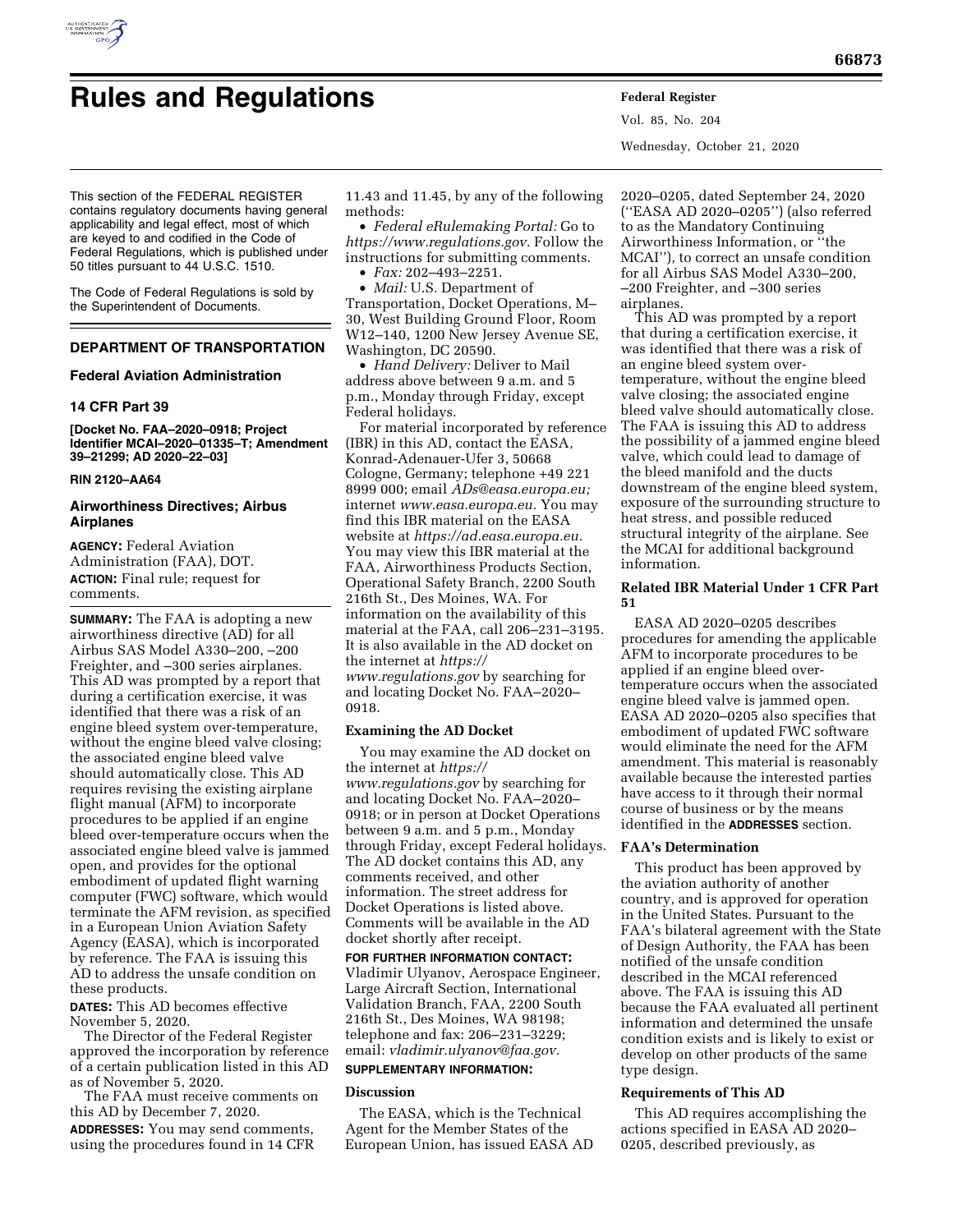incorporated by reference, except for any differences identified as exceptions in the regulatory text of this AD.

## **Explanation of Required Compliance Information**

In the FAA's ongoing efforts to improve the efficiency of the AD process, the FAA initially worked with Airbus and EASA to develop a process to use certain EASA ADs as the primary source of information for compliance with requirements for corresponding FAA ADs. The FAA has since coordinated with other manufacturers and civil aviation authorities (CAAs) to use this process. As a result, EASA AD 2020–0205 is incorporated by reference in this final rule. This AD, therefore, requires compliance with EASA AD 2020–0205 in its entirety, through that incorporation, except for any differences identified as exceptions in the regulatory text of this AD. Using common terms that are the same as the heading of a particular section in the EASA AD does not mean that operators need comply only with that section. For example, where the AD requirement refers to ''all required actions and compliance times,'' compliance with this AD requirement is not limited to the section titled ''Required Action(s) and Compliance Time(s)'' in the EASA AD. Service information specified in EASA AD 2020–0205 that is required for compliance with EASA AD 2020–0205 is available on the internet at *[https://](https://www.regulations.gov) [www.regulations.gov](https://www.regulations.gov)* by searching for and locating Docket No. FAA–2020– 0918.

## **Justification for Immediate Adoption and Determination of the Effective Date**

Section 553(b)(3)(B) of the Administrative Procedure Act (APA) (5 U.S.C. 551 *et seq.*) authorizes agencies to dispense with notice and comment procedures for rules when the agency, for ''good cause,'' finds that those procedures are ''impracticable, unnecessary, or contrary to the public interest.'' Under this section, an agency, upon finding good cause, may issue a final rule without providing notice and seeking comment prior to issuance. Further, section 553(d) of the APA authorizes agencies to make rules

effective in less than thirty days, upon a finding of good cause.

An unsafe condition exists that requires the immediate adoption of this AD without providing an opportunity for public comments prior to adoption. The FAA has found that the risk to the flying public justifies waiving notice and comment prior to adoption of this rule because there is a possibility of a jammed engine bleed valve, which could lead to damage of the bleed manifold and the ducts downstream of the engine bleed system and exposure of the surrounding structure to heat stress, and possibly result in reduced structural integrity of the airplane. In addition, the compliance time for the required action is shorter than the time necessary for the public to comment and for publication of the final rule. Therefore this rule must be issued immediately, to ensure the safety of the flight crews conducting such flights. Accordingly, notice and opportunity for prior public comment are impracticable and contrary to the public interest pursuant to 5 U.S.C. 553(b)(3)(B).

In addition, the FAA finds that good cause exists pursuant to 5 U.S.C. 553(d) for making this amendment effective in less than 30 days, for the same reasons the FAA found good cause.

### **Comments Invited**

This AD is a final rule that involves requirements affecting flight safety and was not preceded by notice and an opportunity for public comment. However, the FAA invites you to send any written comments, data, or views about this AD. The most helpful comments reference a specific portion of the proposal, explain the reason for any recommended change, and include supporting data. To ensure the docket does not contain duplicate comments, commenters should submit only one copy of the comments. Send your comments to an address listed under the **ADDRESSES** section. Include ''Docket No. FAA–2020–0918; Project Identifier MCAI–2020–01355–T'' at the beginning of your comments.

Except for Confidential Business Information (CBI) as described in the following paragraph, and other information as described in 14 CFR

11.35, the FAA will post all comments received, without change, as well as a report summarizing each substantive public contact with FAA personnel concerning this AD. The FAA will consider all comments received by the closing date for comments. The FAA may amend this AD because of those comments.

### **Confidential Business Information**

CBI is commercial or financial information that is both customarily and actually treated as private by its owner. Under the Freedom of Information Act (FOIA) (5 U.S.C. 552), CBI is exempt from public disclosure. If your comments responsive to this AD contain commercial or financial information that is customarily treated as private, that you actually treat as private, and that is relevant or responsive to this AD, it is important that you clearly designate the submitted comments as CBI. Please mark each page of your submission containing CBI as ''PROPIN.'' The FAA will treat such marked submissions as confidential under the FOIA, and they will not be placed in the public docket of this AD. Submissions containing CBI should be sent to Vladimir Ulyanov, Aerospace Engineer, Large Aircraft Section, International Validation Branch, FAA, 2200 South 216th St., Des Moines, WA 98198; telephone and fax 206–231–3229; email *[vladimir.ulyanov@](mailto:vladimir.ulyanov@faa.gov) [faa.gov.](mailto:vladimir.ulyanov@faa.gov)* Any commentary that the FAA receives which is not specifically designated as CBI will be placed in the public docket for this rulemaking.

### **Regulatory Flexibility Act (RFA)**

The requirements of the RFA do not apply when an agency finds good cause pursuant to 5 U.S.C. 553 to adopt a rule without prior notice and comment. Because the FAA has determined that it has good cause to adopt this rule without notice and comment, RFA analysis is not required.

## **Costs of Compliance**

The FAA estimates that this AD affects 105 airplanes of U.S. registry. The FAA estimates the following costs to comply with this AD:

# ESTIMATED COSTS FOR REQUIRED ACTIONS

| Labor cost | Parts cost | Cost per<br>product | Cost on U.S.<br>operators |
|------------|------------|---------------------|---------------------------|
|            | \$0        | \$85                | \$8,925                   |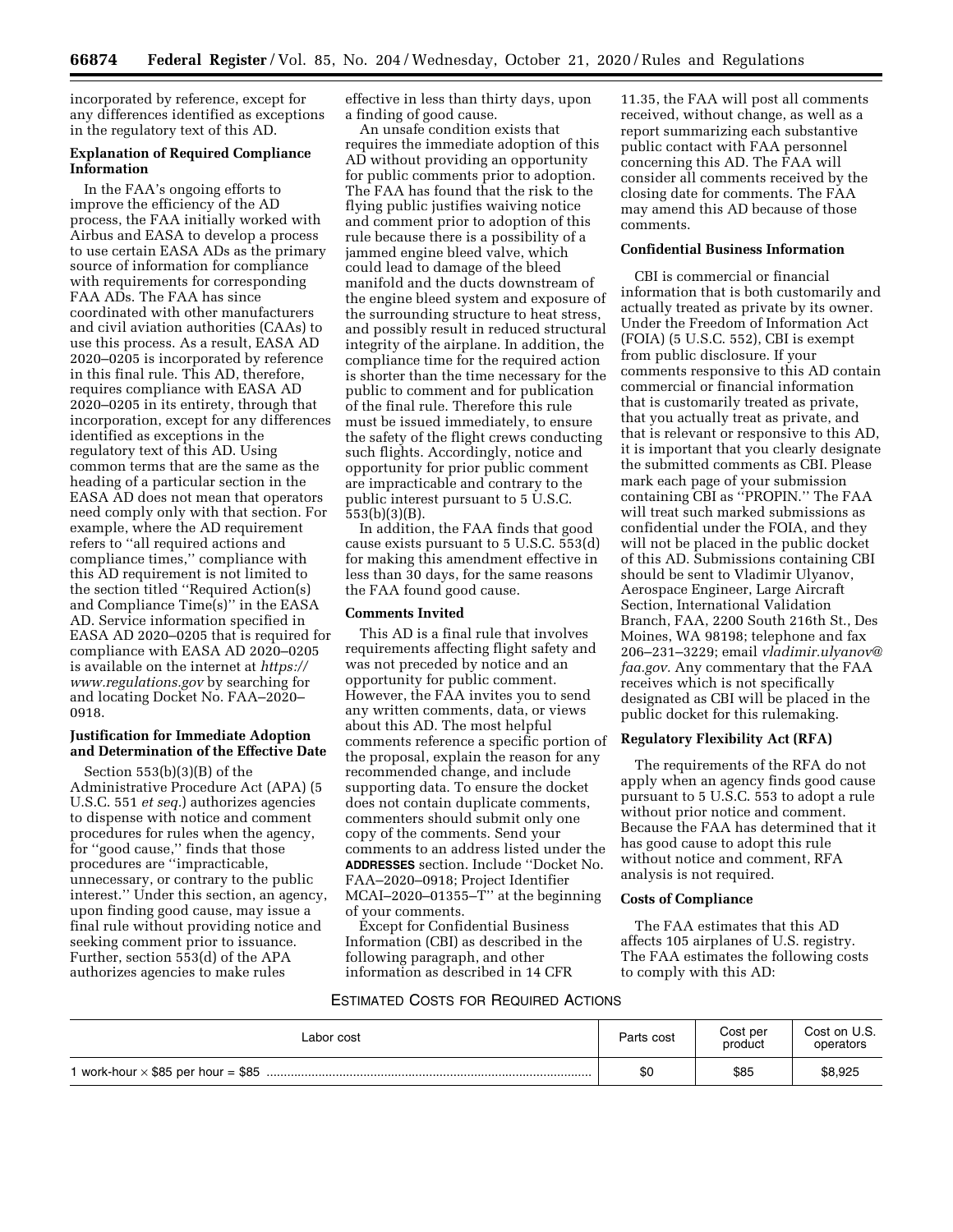## ESTIMATED COSTS FOR OPTIONAL SOFTWARE UPDATE

| Labor cost | Parts cost | Cost per<br>product |
|------------|------------|---------------------|
|            | \$С        | \$170               |

## **Authority for This Rulemaking**

Title 49 of the United States Code specifies the FAA's authority to issue rules on aviation safety. Subtitle I, section 106, describes the authority of the FAA Administrator. Subtitle VII: Aviation Programs, describes in more detail the scope of the Agency's authority.

The FAA is issuing this rulemaking under the authority described in Subtitle VII, Part A, Subpart III, Section 44701: General requirements. Under that section, Congress charges the FAA with promoting safe flight of civil aircraft in air commerce by prescribing regulations for practices, methods, and procedures the Administrator finds necessary for safety in air commerce. This regulation is within the scope of that authority because it addresses an unsafe condition that is likely to exist or develop on products identified in this rulemaking action.

#### **Regulatory Findings**

The FAA determined that this AD will not have federalism implications under Executive Order 13132. This AD will not have a substantial direct effect on the States, on the relationship between the national government and the States, or on the distribution of power and responsibilities among the various levels of government.

For the reasons discussed above, I certify that this AD:

(1) Is not a ''significant regulatory action'' under Executive Order 12866, and

(2) Will not affect intrastate aviation in Alaska.

### **List of Subjects in 14 CFR Part 39**

Air transportation, Aircraft, Aviation safety, Incorporation by reference, Safety.

### **Adoption of the Amendment**

Accordingly, under the authority delegated to me by the Administrator, the FAA amends 14 CFR part 39 as follows:

## **PART 39—AIRWORTHINESS DIRECTIVES**

■ 1. The authority citation for part 39 continues to read as follows:

**Authority:** 49 U.S.C. 106(g), 40113, 44701.

## **§ 39.13 [Amended]**

■ 2. The FAA amends § 39.13 by adding the following new airworthiness directive (AD):

**2020–22–03 Airbus SAS:** Amendment 39– 21299; Docket No. FAA–2020–0918; Project Identifier MCAI–2020–01335–T.

#### **(a) Effective Date**

This AD becomes effective November 5, 2020.

#### **(b) Affected ADs**

None.

#### **(c) Applicability**

This AD applies to all Airbus SAS Model airplanes, certificated in any category, as identified in paragraphs (c)(1) though (3) of this AD.

(1) Model A330–201, –202, –203, –223, and –243 airplanes.

(2) Model A330–223F and –243F airplanes. (3) Model A330–301, –302, –303, –321, –322, –323, –341, –342, and –343 airplanes.

#### **(d) Subject**

Air Transport Association (ATA) of America Code 75, Air.

### **(e) Reason**

This AD was prompted by a report that during a certification exercise, it was identified that there was a risk of an engine bleed system over-temperature, without the engine bleed valve closing; the associated engine bleed valve should automatically close. The FAA is issuing this AD to address the possibility of a jammed engine bleed valve, which could lead to damage of the bleed manifold and the ducts downstream of the engine bleed system and exposure of the surrounding structure to heat stress, and possibly result in reduced structural integrity of the airplane.

## **(f) Compliance**

Comply with this AD within the compliance times specified, unless already done.

#### **(g) Requirements**

Except as specified in paragraph (h) of this AD: Comply with all required actions and compliance times specified in, and in accordance with, EASA AD 2020–0205, dated September 24, 2020 (''EASA AD 2020– 0205'').

### **(h) Exceptions to EASA AD 2020–0205**

(1) Where EASA AD 2020–0205 refers to its effective date, this AD requires using the effective date of this AD.

(2) The ''Remarks'' section of EASA AD 2020–0205 does not apply to this AD.

#### **(i) Other FAA AD Provisions**

The following provisions also apply to this AD:

(1) *Alternative Methods of Compliance (AMOCs):* The Manager, Large Aircraft Section, International Validation Branch, FAA, has the authority to approve AMOCs for this AD, if requested using the procedures found in 14 CFR 39.19. In accordance with 14 CFR 39.19, send your request to your principal inspector or responsible Flight Standards Office, as appropriate. If sending information directly to the Large Aircraft Section, International Validation Branch, send it to the attention of the person identified in paragraph (j) of this AD. Information may be emailed to: *[9-AVS-AIR-](mailto:9-AVS-AIR-730-AMOC@faa.gov)[730-AMOC@faa.gov.](mailto:9-AVS-AIR-730-AMOC@faa.gov)* Before using any approved AMOC, notify your appropriate principal inspector, or lacking a principal inspector, the manager of the responsible Flight Standards Office.

(2) *Contacting the Manufacturer:* For any requirement in this AD to obtain instructions from a manufacturer, the instructions must be accomplished using a method approved by the Manager, Large Aircraft Section, International Validation Branch, FAA; or EASA; or Airbus's EASA Design Organization Approval (DOA). If approved by the DOA, the approval must include the DOA-authorized signature.

(3) *Required for Compliance (RC):* For any service information referenced in EASA AD 2020–0205 that contains RC procedures and tests: Except as required by paragraph (i)(2) of this AD, RC procedures and tests must be done to comply with this AD; any procedures or tests that are not identified as RC are recommended. Those procedures and tests that are not identified as RC may be deviated from using accepted methods in accordance with the operator's maintenance or inspection program without obtaining approval of an AMOC, provided the procedures and tests identified as RC can be done and the airplane can be put back in an airworthy condition. Any substitutions or changes to procedures or tests identified as RC require approval of an AMOC.

#### **(j) Related Information**

For more information about this AD, contact Vladimir Ulyanov, Aerospace Engineer, Large Aircraft Section, International Validation Branch, FAA, 2200 South 216th St., Des Moines, WA 98198; telephone and fax: 206–231–3229; email: *[vladimir.ulyanov@faa.gov.](mailto:vladimir.ulyanov@faa.gov)* 

### **(k) Material Incorporated by Reference**

(1) The Director of the Federal Register approved the incorporation by reference (IBR) of the service information listed in this paragraph under 5 U.S.C. 552(a) and 1 CFR part 51.